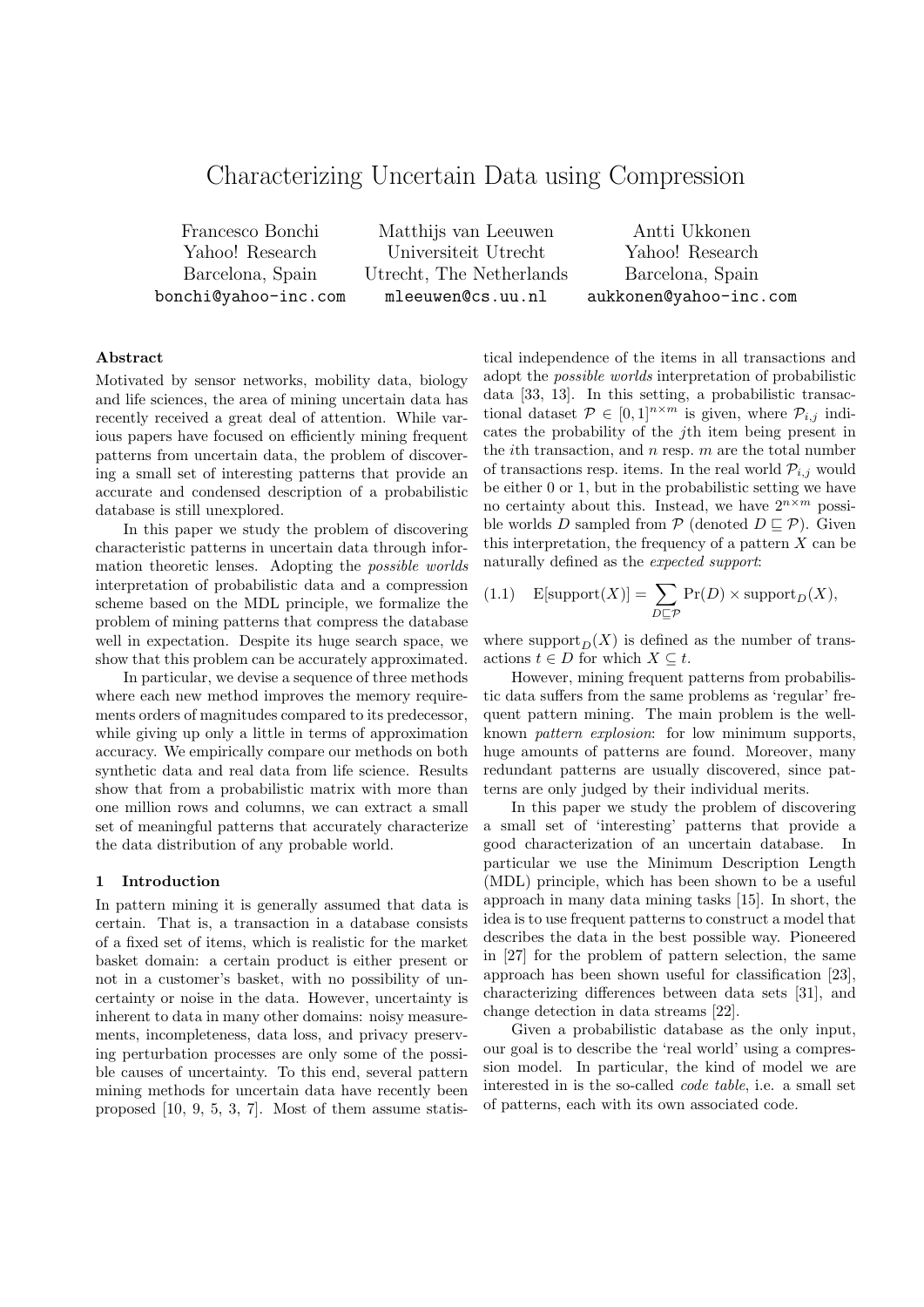A database can be compressed by replacing occurrences of code table patterns with their respective codes, obtaining lossless compression. The better the compression is, the better is the model, and the more descriptive are the patterns for the data [27]. Since we do not know which of the many possible worlds is the real one, it is crucial to induce a description (a code table) that is accurate for all possible worlds, proportionally to their probabilities. In other terms, our problem is to discover *patterns that compress well in expectation*.

**Contributions and Roadmap -** To the best of our knowledge, this is the first work taking an MDL perspective on finding condensed and accurate descriptions of uncertain data. The main contributions are introducing, characterizing and solving a novel pattern mining problem.

In the next section we discuss related work. In Section 3 we provide the needed background on MDL for transaction data and define our models: code tables. In the subsequent section we formalize the problem of mining the *expected optimal code table*. In Section 5 we prove that we can solve our problem by materializing the  $2^m \times m$  binary matrix containing all possible transactions, weighting each such transaction with the number of times that we *expect* to see it, and then applying a standard deterministic method to this weighted matrix. The proposed technique can be generalized to compute other measures on uncertain data, for instance the expected support of itemsets. Obviously, due to the  $2<sup>m</sup>$  term, it can only be applied when  $m$  is small. When this is the case, this method can be used for an interesting comparison as it allows to adopt the algorithms developed for the deterministic setting.

For larger *m* we have to rely on sampling. We prove that by sampling a set of possible worlds and concatenating them into a single database, the expected compressed size of any possible world can be accurately estimated with a sample mean based estimator. In Section 6, we derive statistical bounds on the approximation accuracy achievable by sampling *k* possible worlds.

However, concatenating *k* databases to obtain a single database can be costly in terms of memory requirements. Moreover, we would like to avoid having *k* as a parameter. These considerations lead to the third method, dubbed *SMUC* and introduced in Section 7. *SMUC* is also based on sampling, but instead of concatenating *k* samples at once, it considers samples one by one, incrementally updating the code table, and halting the process when the code table stops changing. Our three methods are empirically compared in Section 8. While previous work on mining uncertain data almost always uses synthetic data, our experiments are conducted on both synthetic and real data from life sciences. The results show that from a probabilistic matrix with more than one million of rows and columns we can extract a small set of meaningful patterns that accurately capture the data distribution of probable worlds.

#### **2 Related Work**

Research in uncertain and probabilistic data management is abundant (see e.g. [2, 12] for recent surveys). Recently, also the data mining community has started dealing with uncertain data, tackling the problems of clustering  $[11, 4, 20]$ , classification  $[25, 30]$  and frequent pattern mining, but finding small and informative pattern-based descriptions of uncertain databases has not been addressed before.

Particularly relevant for our work is the research in frequent pattern mining from uncertain data. To the best of our knowledge, the first paper tackling this problem is by Chui et al. [10]. Their approach is based on the possible worlds interpretation of probabilistic data, originally introduced by Zimányi and Pirotte [33], that we adopt for this paper as well. The proposed algorithm mines all patterns that have at least a given expected support (as defined in the Introduction). Bernecker et al. [5] propose efficient algorithms to mine Probabilistic Frequent Itemsets, itemsets that are frequent with at least a given probability. Aggarwal et al. [3] provide a comparison of different algorithmic techniques for mining frequent itemsets in the context of uncertain data. Sun et al. [28] present algorithms for mining association rules in uncertain data. Recently, Calders et al. [7] showed that sampling is a powerful tool when estimating supports of itemsets. We use similar techniques to argue that our MDL models can be accurately estimated by using a sampling based approach.

In the context of certain data, various methods for pattern set selection have been proposed. Knobbe and Ho [21] and Bringmann and Zimmermann [6] introduced techniques for selecting informative patterns. In their work, patterns sets have to be as small and informative as possible, and are used in tasks like classification. Another method that provides a lossy description of the data is Summarization [8], which uses compression to identify a group of itemsets such that each transaction is summarized by one itemset with as little loss of information as possible. Wang and Karypis [32] find summary sets, sets of itemsets that contain the largest frequent itemset covering each transaction.

A final family of methods provides lossless data descriptions using compression. Siebes et al. [27] pioneered this direction with Krimp, which uses MDL to find code tables on deterministic data. We will use this as part of our algorithms. Two approaches inspired by Krimp are Pack [29] (decision trees that transmit attributes) and LESS [18] (using low-entropy sets).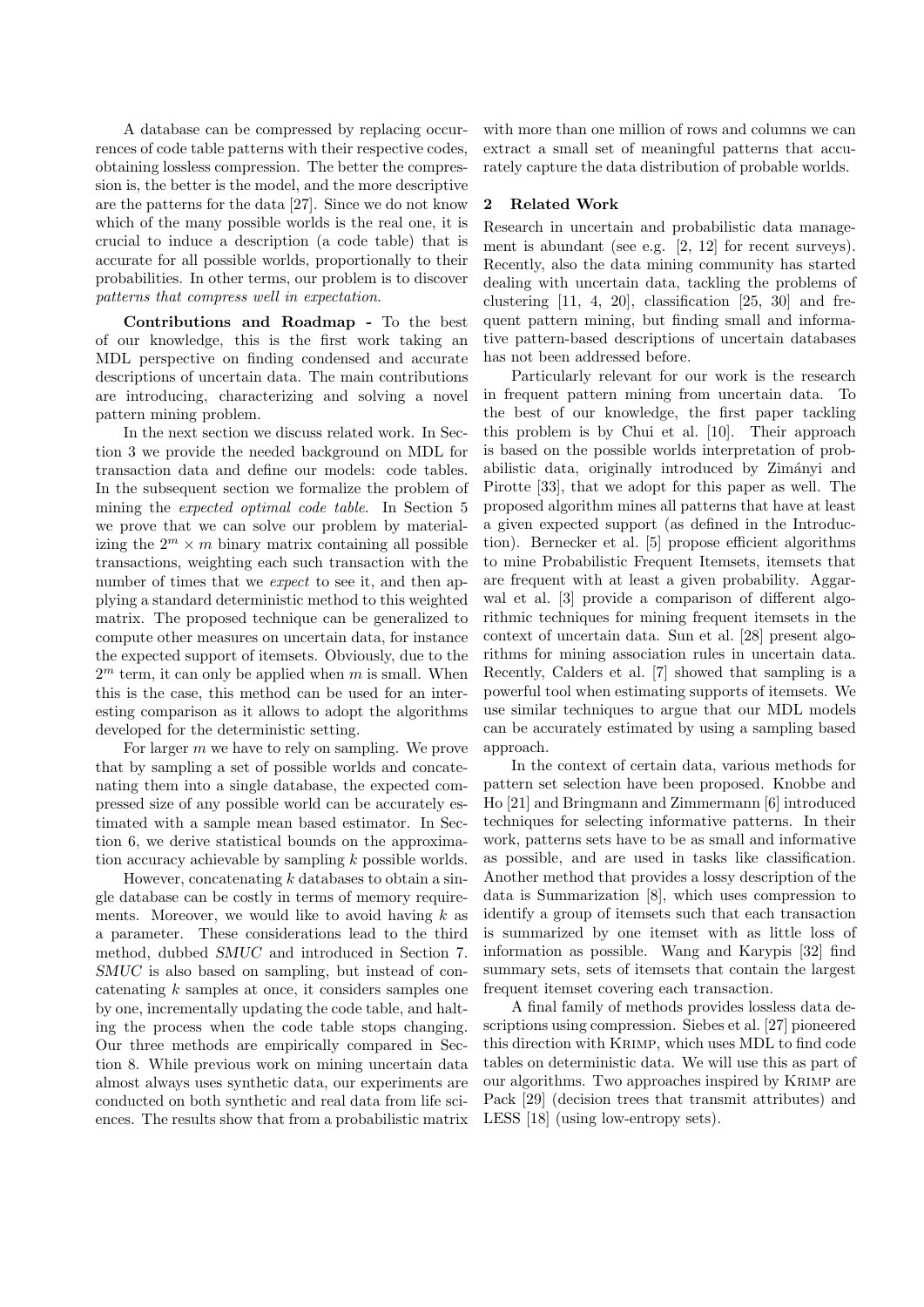#### **3 Background: MDL for Transaction Data**

We adopt the standard notation from frequent itemset mining literature: a transactional dataset *D* over an alphabet of items  $\mathcal I$  is a bag of sets (or transactions) *t ⊆ I*. Alternatively we can regard a transactional dataset *D* as a binary matrix with  $m = |I|$  columns, and *n* rows  $t_1, \ldots, t_n$  corresponding to the transactions.

MDL [17] is a practical version of Kolmogorov Complexity [15]. Both embrace the slogan *Induction by Compression*. For MDL, this principle can be roughly described as follows. Given a transactional dataset *D* and a set of models  $H$ , the best model  $H \in \mathcal{H}$  is the one that minimizes  $L(H) + L(D|H)$ , where  $L(H)$  is the length, in bits, of the description of  $H$ , and  $L(D|H)$  is the length, in bits, of the description of the data when encoded with *H*. In order to use this principle we need to define our models and how to encode the data with such a model. We use code tables as our models. The remainder of this section is mostly taken from [27] and presented here for the convenience of the reader.

Definition 1. (Code Table [27]) *Let I be a set of items and C a set of code words from a prefix code. A code table CT over I and C is a two column table. The first column contains itemsets over I, and is laid out in coding order, i.e. descending on 1) itemset length, 2) support and 3) lexicographically. It always contains at least the singleton itemsets. The second column contains elements from C, one for each itemset in the first column, such that each element of C occurs at most once.* An itemset  $X \in CT$  iff  $X$  *occurs in the first column of*  $CT$ *, similarly for a code*  $C \in \mathcal{C}$ *. For*  $X \in CT$ *,*  $\operatorname{code}_{CT}(X)$  *denotes its code, i.e. the corresponding element in the second column. Finally, |CT| denotes the number of itemsets in CT.*

To encode a transaction database *D* over *I* with code table *CT*, we use the Cover algorithm from [27] given in Algorithm 1. Its parameters are a code table *CT* and a transaction *t*, the result is a set of elements of *CT* that cover *t*. Note that Cover is a well-defined function on any code table and any transaction *t*, since *CT* contains at least the singletons. The cover of a transaction  $t$  given  $CT$ , denoted  $Cover(CT, t)$ , is the set of itemsets returned by the Cover algorithm with *t* and *CT* as the input. To encode database *D*, we simply replace each transaction by the codes of the itemsets in its cover:  $t \to \{\text{code}_{CT}(X) \mid X \in \text{Cover}(CT, t)\}.$  Note that since  $C$  is a prefix code, we can decode an encoded database uniquely.

Since MDL is concerned with the best compression, the codes in *CT* should be chosen such that the most often used itemsets have the shortest codes. Fortunately, there is a nice correspondence between codes and probability distributions (see, e.g. [24]): given a probability

| Algorithm 1 The COVER Algorithm |  |  |  |
|---------------------------------|--|--|--|
|---------------------------------|--|--|--|

| $Cover(CT, t)$ :                                                                              |
|-----------------------------------------------------------------------------------------------|
| $Res \leftarrow$ first $X \in CT$ in coding order for which $X \subseteq t$                   |
| if $t \setminus Res \neq \emptyset$ then $Res \leftarrow Res \cup Cover(CT, t \setminus Res)$ |
| return Res                                                                                    |

distribution  $\mathbb P$  on some finite set  $A$ , there exists a code on *A* such that the length of the code for  $a \in A$ , denoted by  $L(a)$ , is given by  $L(a) = -\log(\mathbb{P}(a))$ . Moreover, this code is optimal in the sense that it gives the smallest expected encoded size for inputs drawn according to P.

Therefore, to produce codes for the itemsets, we construct a probability distribution having the property that commonly used itemsets have high probabilities. This distribution should depend on the data *D*, as well as *CT*, since we want to find a *CT* that results in the shortest coding length given data *D*. A natural choice is to use the usage counts of the itemsets, as commonly used itemsets should be assigned shorter codes. The usage of  $X \in \mathbb{C}T$  is the number of transactions in *D* that are covered by *X*:

(3.2) 
$$
\text{usage}_D(X \mid CT) = \sum_{t \in D} \mathbb{I}\{X \in \text{Cover}(CT, t)\},
$$

where I*{·}* is the indicator function. To induce a probability distribution over the itemsets in the code table we consider the relative usages:

(3.3) 
$$
\mathbb{P}_D(X \mid CT) = \frac{\text{usage}_D(X \mid CT)}{\sum_{Y \in CT} \text{usage}_D(Y \mid CT)}.
$$

A code is optimal for *D* iff  $L(\text{code}_{CT}(X))$  $-\log(\mathbb{P}_D(X \mid CT))$ , and *CT* is code-optimal for *D* if all its codes  $C \in \mathbb{C}T$  are optimal for *D*. From now on, we assume that code tables are code-optimal.

For any database *D* and code table *CT*, we can now compute  $L(D|CT)$ . The encoded size of a transaction, denoted by  $L(t|CT)$ , is the sum of the sizes of the codes of the itemsets in its cover. That is,

(3.4) 
$$
L(t \mid CT) = \sum_{X \in \text{Cover}(CT, t)} L(\text{code}_{CT}(X)).
$$

The encoded size of the transactional dataset *D*, denoted by  $L(D|CT)$ , is the sum of the sizes of its transactions, i.e.  $L(D|CT) = \sum_{t \in D} L(t|CT)$ . The remaining problem is to determine the size of a code table. For the second column this is clear as we know the size of each of the codes. For encoding the first column, we use the simplest code table, i.e. the code table that contains only the singleton elements and is code-optimal for *D*. This code table is called the *standard code table* and is denoted by *ST*. With this choice the size of *CT*, denoted by *L*(*CT*), is given by  $L(CT) = \sum_{X \in CT} L(\text{code}_{ST}(X)) + L(\text{code}_{CT}(X)).$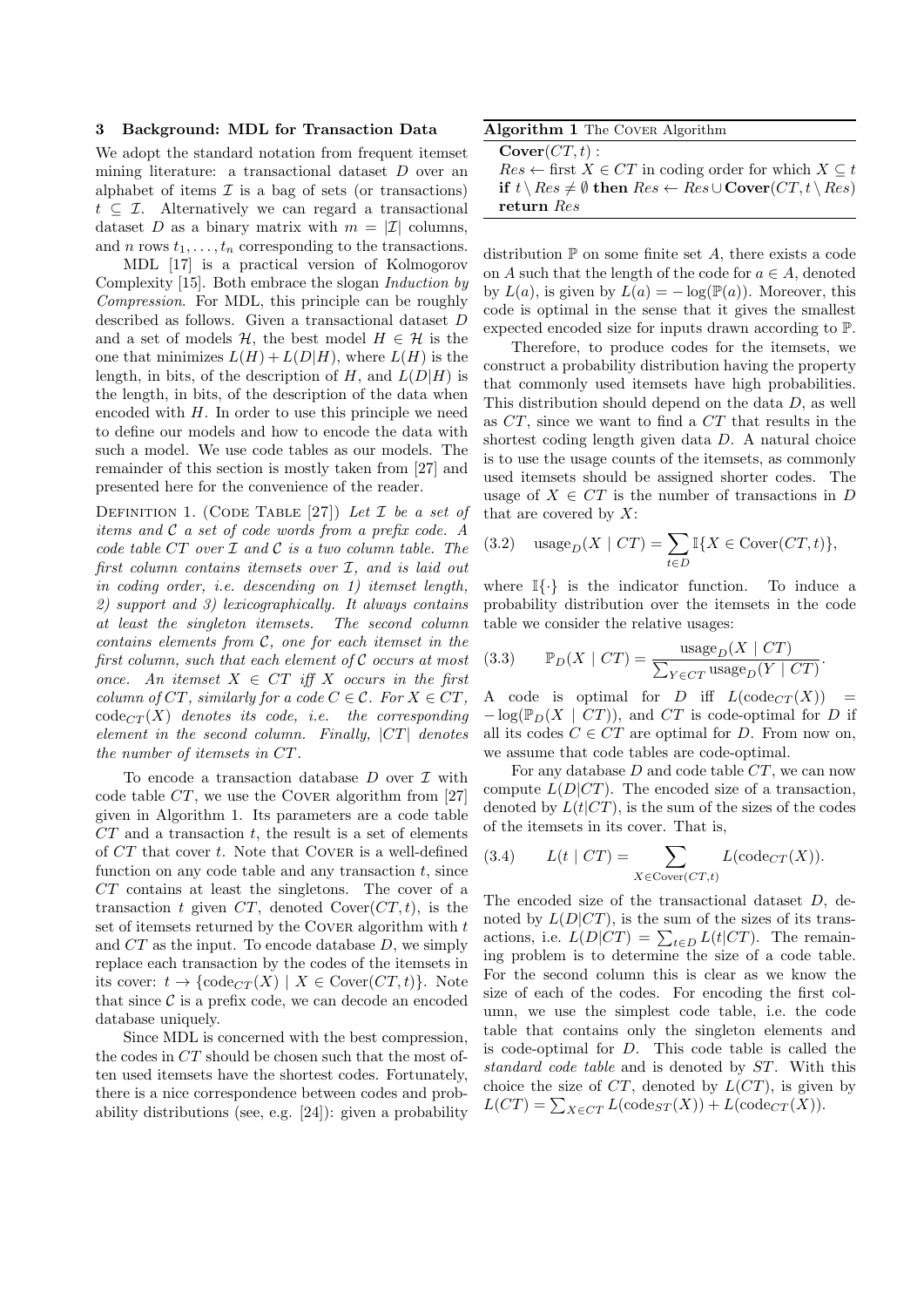With these results we know the total size of our encoded database. It is the sum of the size of the encoded database plus the size of the code table. The total size of the encoded database, denoted by *L*(*D, CT*), is given by  $L(D, CT) = L(D|CT) + L(CT)$ .

Clearly, two different code tables may yield different encoded sizes. The lower the total encoded size is, the better the code table captures the structure of the database. An *optimal code table* is one that minimizes the total size.

## **4 Problem Definition**

We are given  $P \in [0,1]^{n \times m}$ , i.e. a probabilistic transactional dataset or a matrix of probabilities, where  $P_{i,j}$ indicates the probability of the *j*th item being present in the *i*th transaction. We adopt the *possible worlds* based model of uncertainty [33]. A possible world is a binary matrix  $D \in \{0,1\}^{n \times m}$  (or a transactional dataset) sampled from  $P$  according to the probabilities  $P_{i,j}$ , meaning that  $Pr(D_{i,j} = 1) = P_{i,j}$ . There are  $2^{n \times m}$  possible worlds *D* sampled from  $\mathcal{P}$  (denoted  $D \subseteq \mathcal{P}$ ) and the probability of an individual world *D* is given by

$$
Pr(D) = \prod_{i} \prod_{j} (D_{i,j} \mathcal{P}_{i,j} + (1 - D_{i,j})(1 - \mathcal{P}_{i,j})).
$$

Note that this implies that all transactions and items are assumed to be independent.

The probabilistic database *P* can be interpreted as our belief about the true state of the world. That is, reality is one of the possible worlds, a binary matrix, but our observations of it contain uncertainty, reflected by the probabilities in  $P$ . Since we cannot be sure about the true state of the world, we want to mine a model that works well in any probable world; a possible world induced by  $P$  with relatively high  $Pr(D)$ . In other terms, we want to mine a single code table  $CT^*$  that is good *in expectation*.

Abstractly, given a probabilistic transactional dataset  $\mathcal P$  the problem is to find the code table  $CT^*$ with *minimum expected coding length*. The first step towards a proper formalization of this problem is the definition of the optimal codes. Recall that our definition of  $\mathbb{P}_D(X \mid CT)$  (Eq. 3.3) is based on the usages of the itemsets. Itemsets with higher usages should get shorter codes than itemsets with lower usages. This idea carries over to probabilistic databases in a straightforward manner if we consider the *expected usage* of an itemset. Denote by  $E_{D\sqsubset \mathcal{P}}[f(D)]$  the expected value of  $f(D)$ , where *f* is some function and *D* a database sampled from the distribution specified by  $P$ . For simplicity we will often use E to denote  $E_{D\sqsubset P}$ , as the expectations are always taken over the probability distribution induced by  $P$ . The expected usage of the itemset  $X$  when covering a probabilistic dataset *P* using the code table *CT* is thus given by

$$
E_{D \sqsubseteq \mathcal{P}}[usage_D(X \mid CT)] = \sum_{D \sqsubseteq \mathcal{P}} Pr(D) \times usage_D(X \mid CT),
$$

where  $D$  is a possible world,  $Pr(D)$  is the probability of observing this world given  $P$ , and usage<sub>D</sub>(*X* | *CT*) is the usage of *X* when covering *D* using *CT*. Analogous to the deterministic case, we can again construct a probability distribution on the itemsets in the code table *CT* by normalizing the expected usages:

(4.5) 
$$
\mathbb{P}_{\mathcal{P}}(X \mid CT) = \frac{\mathbb{E}[\text{usage}_D(X \mid CT)]}{\sum_{Y \in CT} \mathbb{E}[\text{usage}_D(Y \mid CT)]}.
$$

The optimal length of the code for itemset *X* in a code table *CT* is now defined as  $L(\text{code}_{CT}(X))$  = *−* log(P*<sup>P</sup>* (*X|CT*)). Clearly itemsets that are *expected* to be used often are assigned short codes. The set of code-optimal code tables, denoted  $\mathcal{CT}$ , consists of code tables that use these code lengths. We are now ready to formally define the problem tackled in this paper.

PROBLEM 1. (EXPECTED OPTIMAL CODE TABLE) *Given a probabilistic dataset*  $P \in [0, 1]^{n \times m}$ *, find the code table*  $CT^* \in \mathcal{CT}$  *such that:* 

$$
CT^* = \underset{CT}{\text{argmin}} \mathbf{E}_{D \sqsubseteq \mathcal{P}}[L(D,CT)].
$$

By linearity of expectation and the fact that the cost of the code table does not depend on *D*, we have  $E[L(D, CT)] = E[L(D|CT)] + L(CT)$ . Hence the challenging part is the computation of  $E[L(D|CT)]$ : a na¨ıve algorithm would enumerate all possible worlds of  $P$ , which is obviously untractable. In Section 5 we discuss an exact method for computing  $E[L(D|CT)]$ that is tractable in cases where the number of items is relatively small. In Section 6 we argue that a good estimate of  $E[L(D|CT)]$  can be obtained by sampling.

**4.1 Search space size.** The problem of finding the code table that minimizes the total encoded size averaged over all possible worlds has a huge search space. In [27][Lemma 2.4] it is proven that for an alphabet of items  $\mathcal{I}$ , the number of (code-optimal) code tables is

$$
\sum_{j=0}^{2^{|\mathcal{I}|}-|\mathcal{I}|-1} {2^{|\mathcal{I}|-1} - |\mathcal{I}|-1 \choose j} \times (j+|\mathcal{I}|)!
$$

Given a probabilistic dataset  $P \in [0, 1]^{n \times m}$ , where  $m =$ *|I|*, an exhaustive algorithm would need to compute  $L(D, CT)$  for  $2^{n \times m}$  possible worlds *D* and all the possible code tables  $CT \in \mathcal{CT}$ : this is way too much!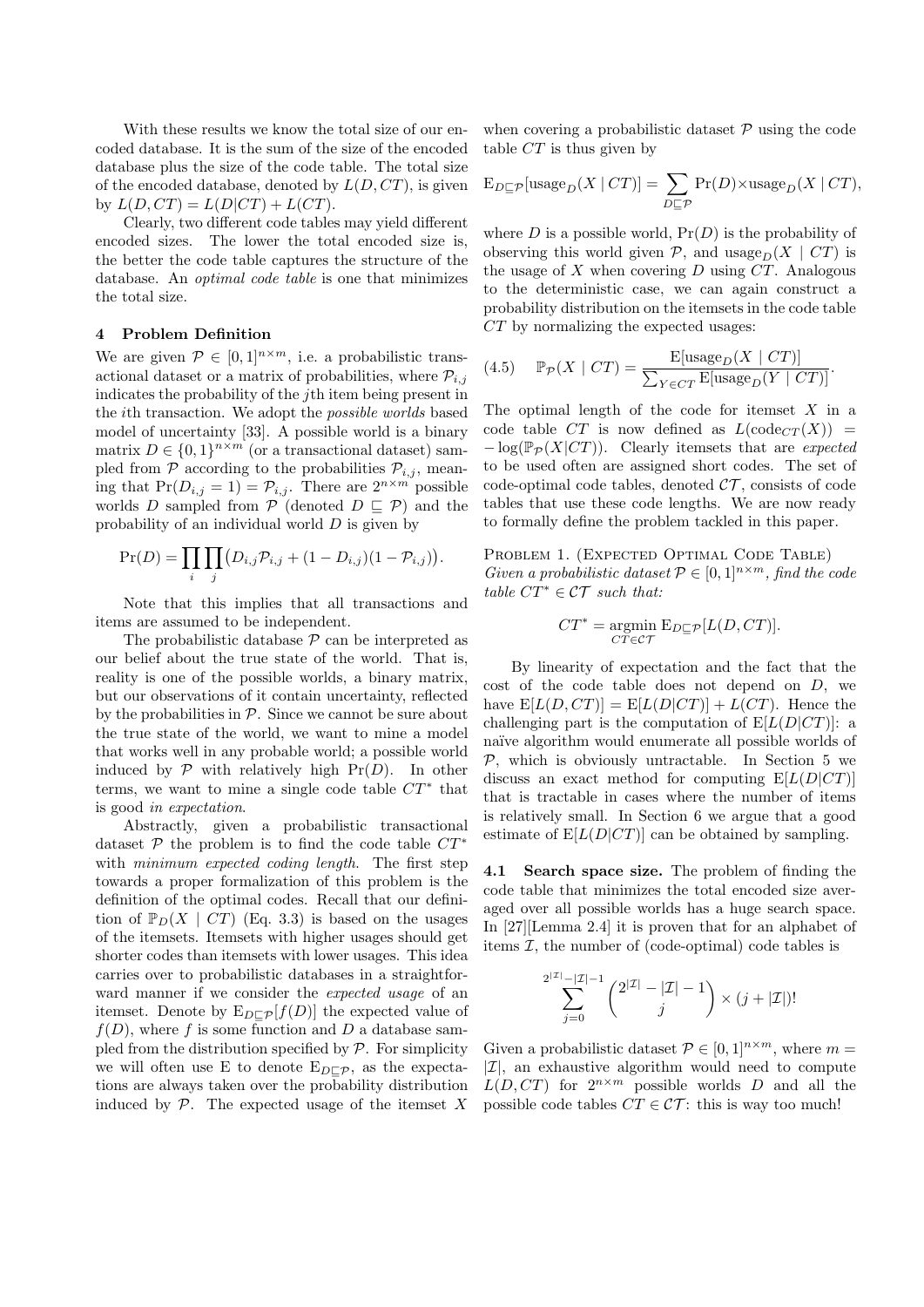As an example, for a rather small probabilistic matrix with 100 rows and 6 columns, we would have to compute  $L(D, CT)$  for a number of times equal to

$$
4.90 \times 10^{87} \times 2^{600} \approx 2 \times 10^{268}.
$$

In the remainder of this paper we develop methods to accurately approximate the expected optimal code table for probabilistic transactional datasets with up to *millions of rows and columns*.

## **5 Exact computation of** E[*L*(*D|CT*)]

In this section we present a method that can be applied when the number of items  $m = |\mathcal{I}|$  is small. In this case we can reduce our problem to its deterministic version by materializing a transactional database with the transactions (rows) weighted by their expected counts in *P*. Given a transactional database *D* and a transaction *t*, let count<sub>*D*</sub>(*t*) denote the number of times *t* appears in *D*. The following proposition states that we can compute the expected count of a transaction *t* without summing over all possible worlds.

Proposition 5.1. *For any probabilistic database P, and every m-dimensional 0-1 vector t we have*

$$
E[count_D(t)] = \sum_{i=1}^{n} \prod_{j=1}^{m} (t_j \mathcal{P}_{ij} + (1 - t_j)(1 - \mathcal{P}_{ij})).
$$

*Proof.* Let  $D_i$  denote the *i*th row of  $D$ , and let  $\mathbb{I}\{\cdot\}$  be the indicator function. By linearity of expectation we have:

$$
E[count_D(t)] = E[\sum_{i=1}^{n} \mathbb{I}\{D_i = t\}] = \sum_{i=1}^{n} E[\mathbb{I}\{D_i = t\}] =
$$
  
= 
$$
\sum_{i=1}^{n} \Pr(D_i = t) = \sum_{i=1}^{n} \prod_{j=1}^{m} (t_j \mathcal{P}_{ij} + (1 - t_j)(1 - \mathcal{P}_{ij})).
$$

Our second step is to show that the expected counts can be used also to compute expectations of certain other functions, including  $L(D | CT)$ . Let M be the  $2^m \times m$  binary matrix where the rows correspond to every possible (nonzero) *m*-dimensional binary vector *t*. Moreover, let  $M(\mathcal{P})$  denote M where each row t has  $E[count_D(t)]$  attached. It turns out that given  $M(\mathcal{P})$  it is possible to compute  $E[L(D | CT)]$  exactly, without summing over all possible worlds.

Actually, we give a more general result that applies to any function *f* on transactional databases *D* that decomposes into a sum over the transactions in *D*. Note that the expected coding length, but also e.g. the expected support of an itemset *X* are special cases.

Lemma 5.1. *Let P be a probabilistic dataset, define the matrix M as above, and let f be a function on transactional databases st.*  $f(D) = \sum_{t \in D} g(t)$ *, where g is a function that only depends on t. We have*

$$
E[f(D)] = \sum_{t \in M} g(t) E[count_D(t)].
$$

*Proof.* The proof is a simple matter of rearranging the sums:

$$
E[f(D)] = \sum_{D \subseteq \mathcal{P}} Pr(D)f(D) = \sum_{D \subseteq \mathcal{P}} Pr(D) \sum_{t \in D} g(t)
$$
  
= 
$$
\sum_{D \subseteq \mathcal{P}} Pr(D) \sum_{t \in M} g(t) \text{ count}_D(t)
$$
  
= 
$$
\sum_{t \in M} g(t) \sum_{D \subseteq \mathcal{P}} Pr(D) \text{ count}_D(t)
$$
  
= 
$$
\sum_{t \in M} g(t) E[\text{count}_D(t)].
$$

Lemma 5.1 is fairly general, as many interesting functions can be expressed as a sum over all transactions in a transactional dataset. As an example, consider the *expected support* of an itemset *X* in a probabilistic transactional dataset  $P$  (Eq. 1.1). This is clearly of the required form if we let  $g(t) = \mathbb{I}\{X \subseteq t\}$ , as  $support(X) = \sum_{t \in D} \mathbb{I}\{X \subseteq t\}$ . Thus from Lemma 5.1 the next corollary follows.

Corollary 5.1. *Given a probabilistic database P, the* expected support *of an itemset X can be computed on M*(*P*) *as:*

$$
\mathbb{E}[\text{support}_D(X)] = \sum_{t \in M} \mathbb{I}\{X \subseteq t\} \mathbb{E}[\text{count}_D(t)].
$$

More importantly, also the coding length  $L(D | CT)$ is clearly within the scope of Lemma 5.1. We have  $L(D \mid CT) = \sum_{t \in D} L(t \mid CT)$ , and letting  $g(t) =$  $L(t \mid CT)$  directly results in the following:

Corollary 5.2. *Given a probabilistic database P and a code table CT, it holds that*

$$
E[L(D | CT)] = \sum_{t \in M} L(t | CT) E[count_D(t)].
$$

Next we have to show that also the expected usages of the itemsets  $X \in \mathbb{C}T$  can be computed directly on *M*(*P*). Recall that

$$
\operatorname{usage}_D(X \mid CT) = \sum_{t \in D} \mathbb{I}\{X \in \operatorname{Cover}(CT, t)\}.
$$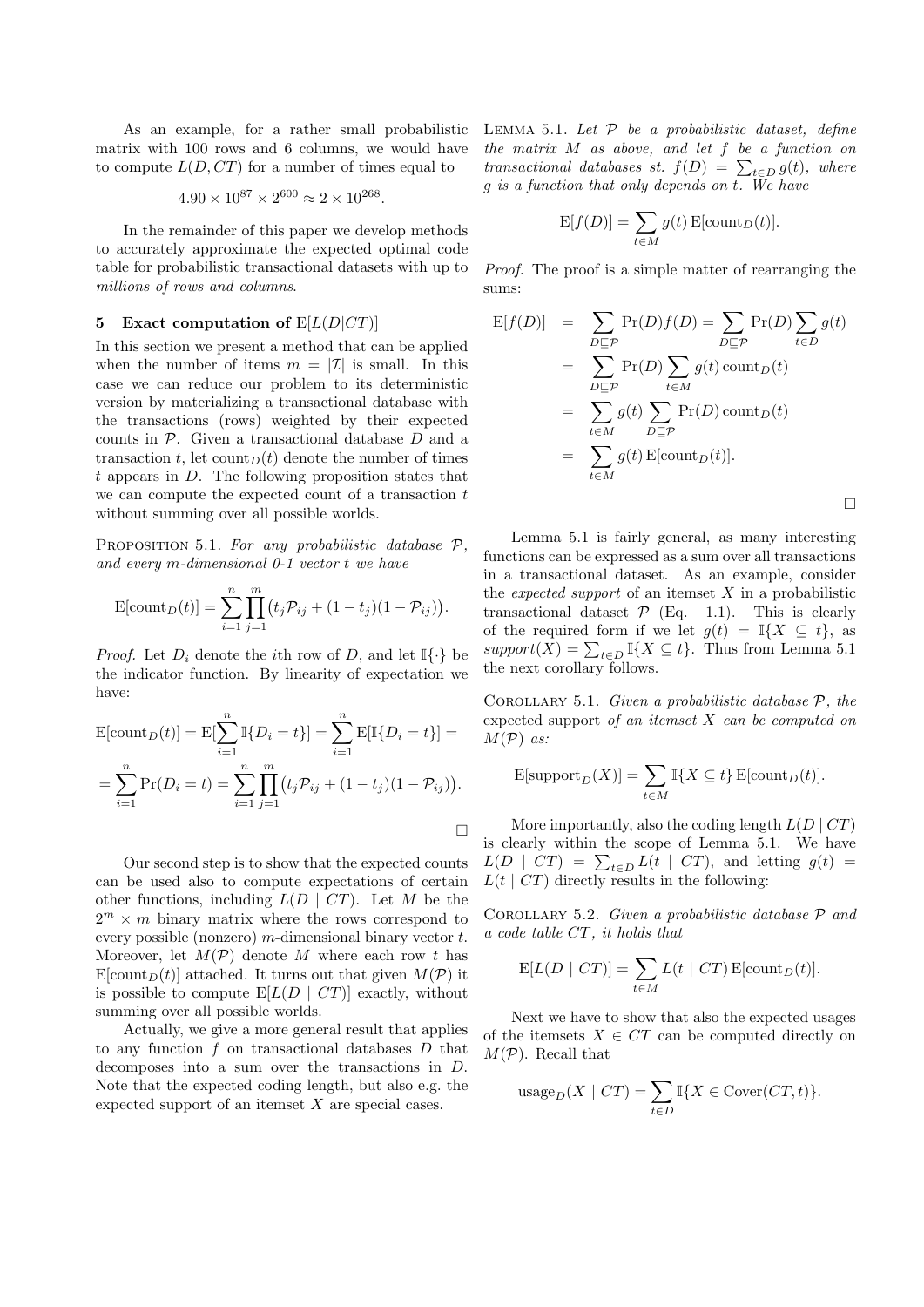Observe that the Cover function only depends on *CT* and *t*. In particular, it does *not* depend on *D*. Therefore we can let  $g(t) = \mathbb{I}\{X \in \text{Cover}(CT, t)\}\)$ , and obtain the final result of this section.

Corollary 5.3. *Given a probabilistic database P and a code table CT,*

$$
E[usage_D(X \mid CT)] =
$$
  

$$
\sum_{t \in M} \mathbb{I}\{X \in \text{Cover}(CT, t)\} \, E[\text{count}_D(t)].
$$

In conclusion, minimizing the expected coding length of *D* is equivalent to finding the optimal code table on the deterministic matrix  $M(\mathcal{P})$ , keeping in count the weights of its rows  $E[\text{count}_D(t)]$ . Therefore a naïve method to solve Problem 1 is to materialize the  $2^m \times m$ binary matrix where the rows correspond to every possible (nonzero) *m*-dimensional binary vector *t*, compute the expected count in  $P$  of every such vector  $t$ , and apply the standard algorithm developed in [27] for the deterministic setting. We dub this method *MED* (for "Materialize Expectation in Data").

Computing  $E[\text{count}_D(t)]$  for a given *t* can be carried out in  $O(nm)$  time, and hence the complexity of materializing the matrix  $M(\mathcal{P})$  is of order  $O(2^{m+1}n)$ . When the number of items *m* is small enough, this method provides us a baseline to which other methods can be compared, as code tables are mined by the algorithms developed for the deterministic setting, applied to a sort of "expected database". Clearly, this approach becomes quickly infeasible as *m* grows. For databases with a large number of items we have to rely on sampling.

#### **6 Approximating** E[*L*(*D|CT*)] **by sampling**

In the basic sampling approach we sample a set  $D_1, \ldots, D_k$  of *k* possible worlds from  $P$  according to their existential probabilities, concatenate them into a single database, denoted by  $D^k$ , and then find a code table that gives a good description of  $D^k$ . Sampling a database  $D_i$  requires to flip a coin of bias  $\mathcal{P}_{i,j}$  for each  $P_{i,j} \in \mathcal{P}$  (i.e.  $n \times m$  coin flips).

In this section we argue that this seemingly trivial approach gives a good approximation to Problem 1. In particular we next provide statistical bounds on the accuracy of the approximation of  $E[L(D|CT)]$  achievable by sampling.<sup>1</sup> To do this, first observe that the sample mean based estimator for  $E[L(D|CT)]$  is defined as

$$
\hat{\mathcal{E}}[L(D|CT)] = \frac{1}{k} \sum_{i=1}^{k} L(D_i|CT).
$$

Since  $L(D|CT) = \sum_{t \in D} L(t|CT)$ , we can write

$$
\hat{E}[L(D|CT)] = \frac{1}{k} \sum_{i=1}^{k} \sum_{t \in D_i} L(t|CT) = \frac{1}{k} \sum_{t \in D^k} L(t|CT).
$$

That is, if the code lengths  $L(t|CT)$  that we compute from  $D^k$  are accurate (in a sense to be made precise below), then we obtain an accurate estimate of  $E[L(D|CT)]$  by dividing the coding length of  $D^k$  by  $k$ .

Since  $L(t|CT)$  is simply a sum of the code lengths of all itemsets that belong to Cover(*CT, t*), it is obvious that for  $L(t|CT)$  to be estimated accurately, the code length of every itemset  $X \in CT$  must be estimated accurately. Recall that we have  $L(\text{code}_{CT}(X))$  =  $-\log(\mathbb{P}_P(X))$ , and note that  $\mathbb{P}_P(X)$  depends on both the expected usage of *X* and the expected usages of all itemsets in *CT*. Therefore, obtaining an accurate estimate of the code length essentially depends on accurately estimating  $E[\text{usage}(X \mid CT)]$  for all  $X \in CT$ .

For ease of exposition, we let  $\mu_X$  and  $\hat{\mu}_X$  denote  $E[usage(X \mid CT)]$  and its estimator  $\hat{E}[usage(X \mid CT)],$ respectively. Furthermore, denote by  $\Gamma$  and  $\hat{\Gamma}$  the sums  $\sum_{Y \in \mathit{CT}} \mu_Y$  and  $\sum_{Y \in \mathit{CT}} \hat{\mu}_Y$ , respectively. Using this notation, we can rewrite Equation 4.5 as

$$
\mathbb{P}_{\mathcal{P}}(X) = \frac{\mu_X}{\Gamma}.
$$

In the following we first show that both  $\mu_X$  and  $\Gamma$  can be estimated accurately. A corollary of these results is that the estimate of  $\mathbb{P}_{\mathcal{P}}(X)$  is close to its expected value, and thereby the code lengths are close to their expected values.

We start by defining the estimators of  $\mu_X$  and  $\Gamma$ . As above with  $L(D|CT)$ , we consider sample mean based estimators, and let

(6.6) 
$$
\hat{\mu}_X = \sum_{t \in D^k} \frac{\mathbb{I}\{X \in \text{Cover}(CT, t)\}}{k},
$$
  
(6.7) 
$$
\hat{\Gamma} = \sum_{Y \in CT} \sum_{t \in D^k} \frac{\mathbb{I}\{Y \in \text{Cover}(CT, t)\}}{k}.
$$

PROPOSITION 6.1. Let  $\hat{\mu}_X$  and  $\hat{\Gamma}_X$  be sample mean *based estimators of*  $\mu_X$  *and*  $\Gamma_X$ *, respectively, using k independent samples,*  $D_1, \ldots, D_k$  *from*  $P$ *. We have* 

$$
\Pr\left(|\mu_X - \hat{\mu}_X| \ge \epsilon n\right) \le 2\exp(-2nk\epsilon^2),
$$

*and*

$$
\Pr\left(|\Gamma - \hat{\Gamma}| \ge \Gamma S \epsilon\right) \le 2\exp(-2nk\epsilon^2),
$$

*where n is the number of transactions in P, and S the maximum number of items in a transaction sampled from P.*

<sup>&</sup>lt;sup>1</sup>Recall that our Problem 1 requires to find code tables that minimize  $E[L(D, CT)] = E[L(D|CT)] + L(CT)$ , where  $L(CT)$ does not depend on the possible worlds.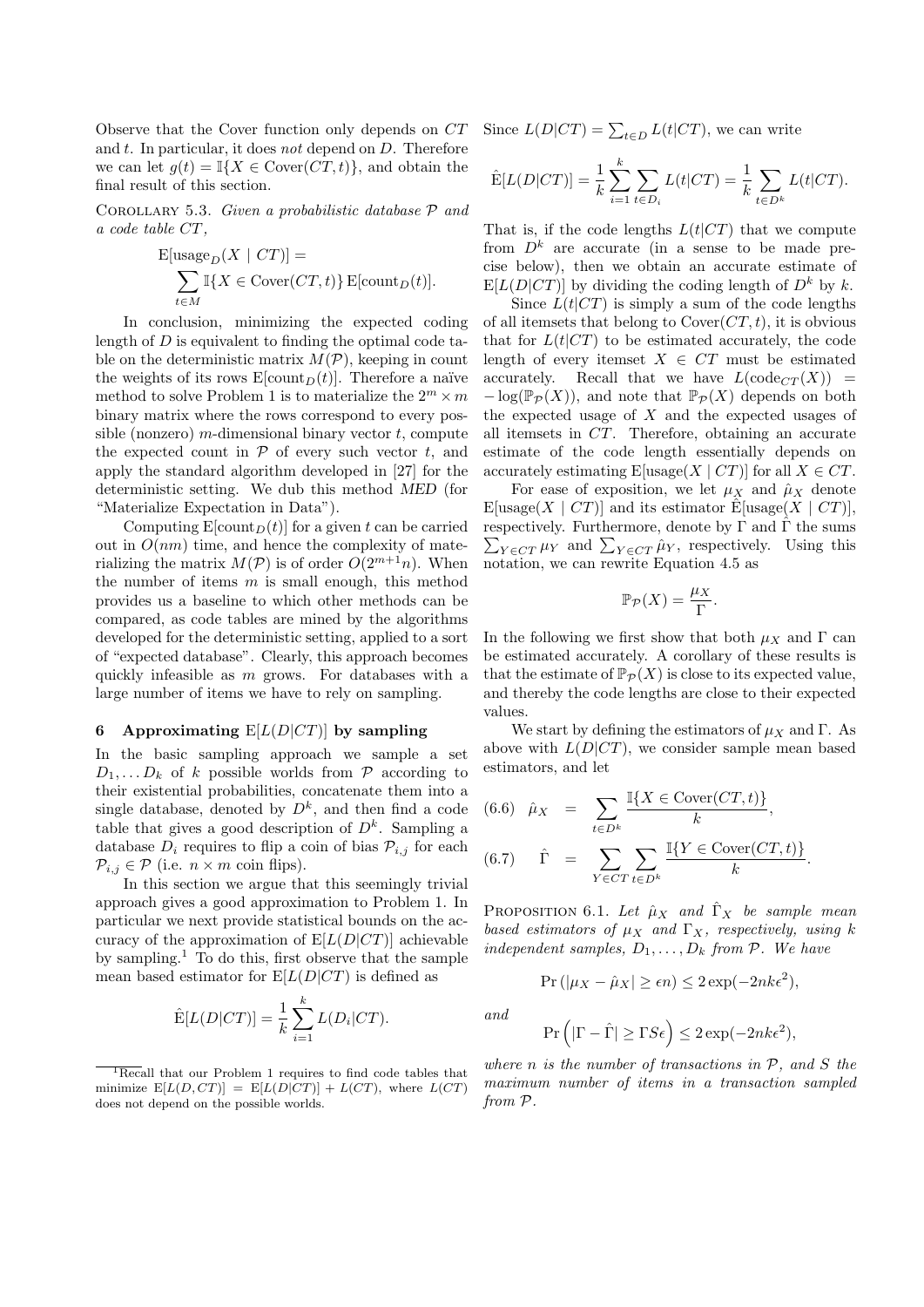*Proof.* The result is based on Hoeffding's Inequality [19]. Observe that while the indicator variables in Equation 6.7 are not completely independent, the dependent sets of variables can be grouped together and represented as bounded, independent variables.

With these we are ready to state the main result of this section: for itemsets *X* having a reasonably high expected usage, the estimator for  $\mathbb{P}_{\mathcal{P}}(X)$  is concentrated around its expectation with high probability.

PROPOSITION 6.2. Let  $\hat{\mathbb{P}}_{\mathcal{P}}(X)$  *be an estimator of*  $\mathbb{P}_{\mathcal{P}}(X)$  based on the estimated expected usages. For any *itemset*  $X \in CT$  *st.*  $\mu_X \geq n/c$ *, we have* 

$$
\Pr\left(\hat{\mathbb{P}}_{\mathcal{P}}(X) \in [(1-x)\mathbb{P}_{\mathcal{P}}(X), (1+x)\mathbb{P}_{\mathcal{P}}(X)]\right) \ge (1-p)^2,
$$
  
where  $x = \frac{S+c}{S+c^{-1}}$ , and  $p = 2\exp(-2nk\epsilon^2)$ .

*Proof.* The result follows from proposition 6.1, and the assumption that  $\mu_X \geq n/c$ .

For example, if  $c = 10$ ,  $\epsilon = 0.01$ , and  $S = 5$ , we have  $x \approx 0.14$ , and the code length of *X* (in bits) is with high probability contained in the range

$$
[L(\text{code}_{CT}(X)) - 0.22, L(\text{code}_{CT}(X)) + 0.19],
$$

i.e. the estimated code length of *X* lies within an interval of approximately 0.4 bits in width centered at  $L(\text{code}_{CT}(X)).$ 

## **7 Methods**

We have shown that we can approach our problem either by *materializing* a sort of "expected database"  $M(\mathcal{P})$ (Sec. 5), or by *sampling* possible worlds and concatenating them in a database  $D^k$  (Sec. 6). In both cases we transform our input probabilistic database into a deterministic one, and therefore we can apply a method developed for the deterministic setting (Krimp). We next recall Krimp and summarize the two methods discussed above: *MED* and *SMM*. Finally we introduce *SMUC*, a method that overcomes the limits of the previous methods by approximating the expected optimal code table by incremental construction.

Krimp is a heuristic algorithm that approximates the optimal code table for a (deterministic) transaction database [27], and needs a set of candidate frequent itemsets as input. The candidate set is ordered first descending on support, second descending on itemset cardinality and third lexicographically. Krimp starts with the code table containing only singleton itemsets (named *Standard Code Table*, *ST*). One by one, each pattern in the candidate set is added to the code table to see if it helps to improve total compression. If it does, it is kept in the code table, otherwise it is removed. After this decision, the next candidate is tested. If post-accept pruning is applied, each time an itemset is accepted in the code table, all other itemsets are tested to see whether they still contribute to compression. Itemsets that do not, are permanently removed.

*MED***: "Materialize Expectation in Data".** When *m* is modest, the Expected Optimal Code Table can be easily approximated by applying Krimp to the deterministic matrix *M*(*P*), containing all possible nonzero transactions. The only required modification to the standard Krimp algorithm is that the expected count of each row must be taken into account as a weight. This method was already outlined in Section 5 and dubbed *MED*. Of the three methods, it is the most accurate, since the only approximation is in the heuristics of Krimp. On the downside, it has the largest memory requirements and it is infeasible for large *m*.

*SMM***: "Sample, Merge and Mine".** In Section 6 it was shown that by sampling possible worlds and concatenating these, a good approximation of the Expected Optimal Code Table can be found. Hence, the method is simple: sample *k* worlds from the probabilistic dataset, concatenate (or 'merge') them and apply Krimp to the resulting database  $D^k$ . In this case, the only required modification is the computation of the compressed size:  $E[L(D \mid CT)]$  is estimated with  $L(D^k \mid CT)/k$ . The number of samples *k* is an input parameter. We dub this method *SMM*.

*SMUC***: "Sample & Mine Until Convergence".** The merging approach of *SMM* has two major disadvantages. First, it needs the input parameter *k*. Second, for larger *k* and larger datasets, maintaining all sampled worlds might be prohibitive in terms of memory usage.

Therefore, we next propose a third and entirely novel method that approximates the expected optimal code table by incremental construction. As such, it is the least accurate of the three methods, but it requires the least memory, thus scaling to very large probabilistic datasets. It starts with an empty code table and iteratively improves it by considering sampled worlds one by one. It continues until the code table no longer changes. We dub this method *SMUC* ("Sample & Mine Until Convergence"). SMUC is detailed in pseudo code in Algorithm 2.

*SMUC* starts with computing the expected standard code table (denoted by E[*ST*] on line 1), containing all singletons  $i \in \mathcal{I}$ , where each singleton has an asso-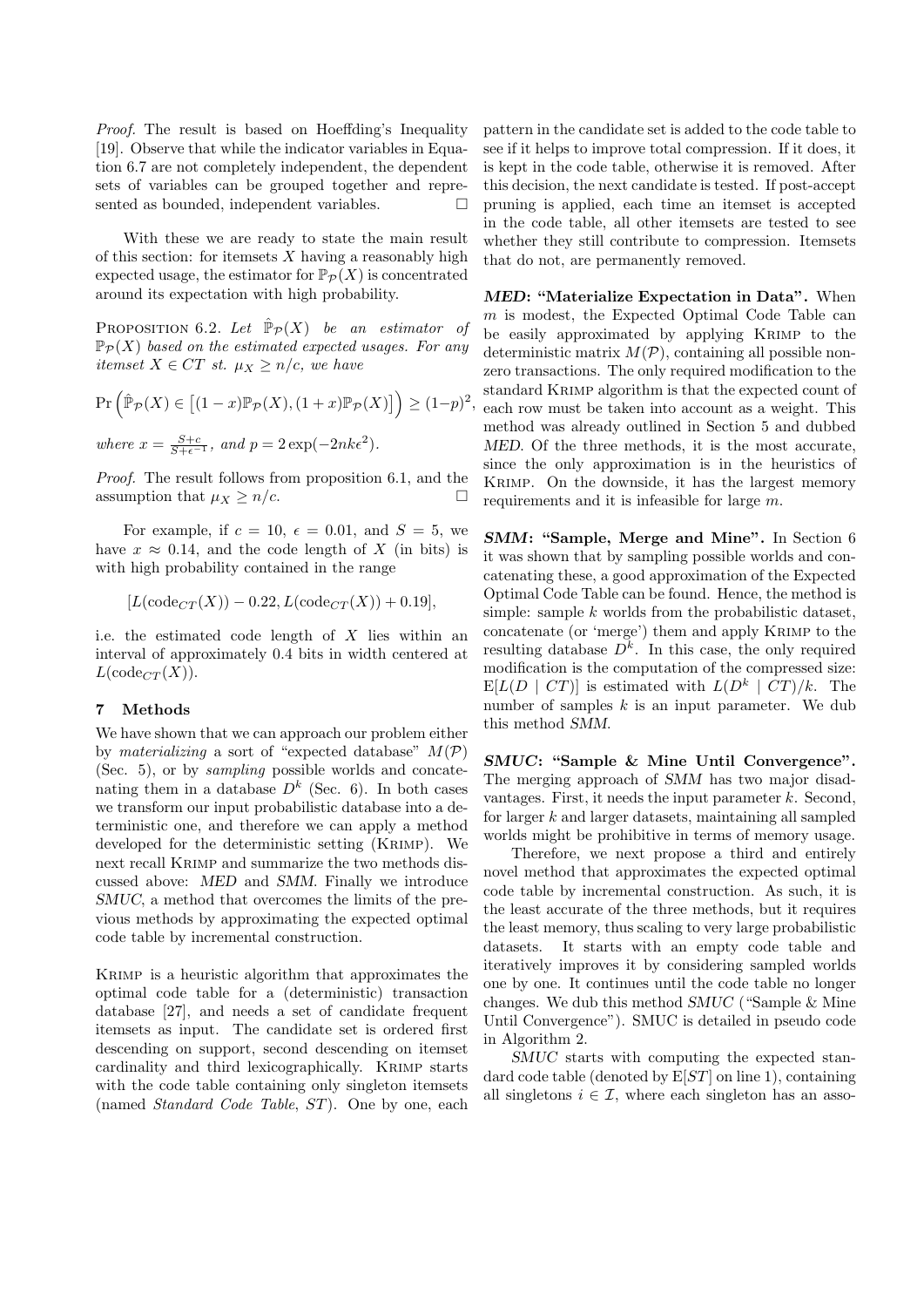## **Algorithm 2** The *SMUC* Algorithm

**Input:** Probabilistic database *P*, threshold *minsup* **Output:** Approximation of the optimal code table *CT <sup>∗</sup>*

1:  $CT^*$  ← E[*ST*] 2:  $U \leftarrow \emptyset$ 3: **while** *CT <sup>∗</sup>* changes **do** 4:  $D \leftarrow \text{SampleWorld}(\mathcal{P})$ 5:  $C \leftarrow \text{MineCandidates}(D, \text{minsup})$ 6: **for all**  $C \in \mathcal{C}$  **do** 7:  $CT \leftarrow CT^* \cup C$ 8: PrePrune(*CT, U, D*) 9: **if**  $L(CT, U, D) < L(CT^*, U, D)$  then 10:  $CT^* \leftarrow CT$ 11: PostPrune( $CT^*$ , *U*, *D*) 12: **for all**  $X \in CT^*$  **do** 13:  $U[X] \leftarrow U[X] + usage_D(X)$ 14: **return** *CT <sup>∗</sup>*

ciated code of length implied by its expected support. (Note that this is simply the sum of all probabilities in the  $i_{th}$  column of  $\mathcal{P}$ .)

Next, the main loop is entered: while the code table changes, sample worlds and improve the code table (3- 13). First, a possible world is sampled and frequent itemsets are mined from this world (4-5). Each of these itemsets is then added to the code table (7), using the same candidate order as Krimp: first descending on support, second descending on itemset cardinality, and third lexicographically. Then, if compression is improved (9), the best code table so far is replaced with the new code table (10).

**Keeping track of previous worlds in** *U* - Not only the current world is taken into account, since this would mean that the code table would be adapted to each new world. By taking all previous worlds into account, the expected database can be estimated based on the sample mean. This is done by maintaining usages aggregated over all previously seen worlds in *U*, for each itemset in the code table. *U* is initiated in line 2 and maintained on line 13. This way, lossless compression of all worlds seen so far can be ensured, by defining

$$
L(CT, U, D) = L(CT) + \frac{L(U \mid CT) + L(D \mid CT)}{k},
$$

in which *k* is the number of samples considered so far, including *D*. Note that the encoded size of all previous worlds can be computed using only the aggregated usages in *U*; these usages together represent a complete cover of all previous worlds.

**Pruning** - If all worlds would be memorized and an itemset removed from the code table, a new cover of the data could be computed using the Cover algorithm.

However, this is not the case, since previous worlds are not stored. Only aggregated usages for all  $X \in \mathbb{C}T$ are known through *U*. The solution is simple: remove itemset *X* from *CT* and cover *X* using the current *CT*, exactly as many times as its previous usage. This ensures a lossless encoding. For the current sample *D*, compute a new cover as usual. In each (pre or post) pruning step, a removal is accepted and made permanent iff  $L(CT^{pruned}, U, D) \leq L(CT^*, U, D)$ .

**Post-accept pruning** - After accepting an itemset, all itemsets are considered for removal one by one, using the methodology just described. (Similar to the pruning method used by Krimp.)

**Pre-accept pruning** - This method is aimed at removing too specific itemsets from the code table. The intuition behind this is that itemsets that are specific for individual worlds may enter the code table, especially when  $k$  is still low. These itemsets may be in the way of more generic itemsets, that may be more appropriate for the "expected world". Therefore, when a candidate *C* is considered, all  $X \in CT$  s.t.  $X \supset C$  are considered for removal using the generic scheme outlined above.

#### **8 Experiments**

In this section we illustrate the theory presented so far with empirical evidence. According to the MDL principle, the best model is that model that compresses the data best. Therefore, the models that are induced by different methods can be judged by comparing total compressed sizes of both model and data, i.e. *L*(*D, CT*). If one code table gives a smaller compressed size than another code table on the same dataset, we say that it is of higher quality. For ease of presentation, we will use compression ratio instead of compressed size, i.e.  $L\% = \frac{L(D,CT)}{L(D,ST)} \times 100.$ 

In all experiments, a Laplace correction is applied to the obtained code tables, i.e. 1 is added to the usage of each itemset in the code table. This ensures that each code table can encode all possible transactions, as all singletons get a non-zero usage and thus a code.

**8.1 Datasets.** We next describe the datasets used in our experiments (basic properties are given in Table 1).

**Synthetic** - We generate two synthetic datasets, with  $m = 16$  and  $m = 20$ , because for these *m* we can still materialize the  $2^m \times m$  binary matrix  $M(\mathcal{P})$ . For each dataset, we first generate 10 random *m*dimensional vectors as cluster centroids. Then, a probabilistic transaction is generated by picking one of these centroids uniformly at random and sampling a vector from a normal distribution ( $\sigma = 1$ ) located at the centroid. This is repeated 1000 times to complete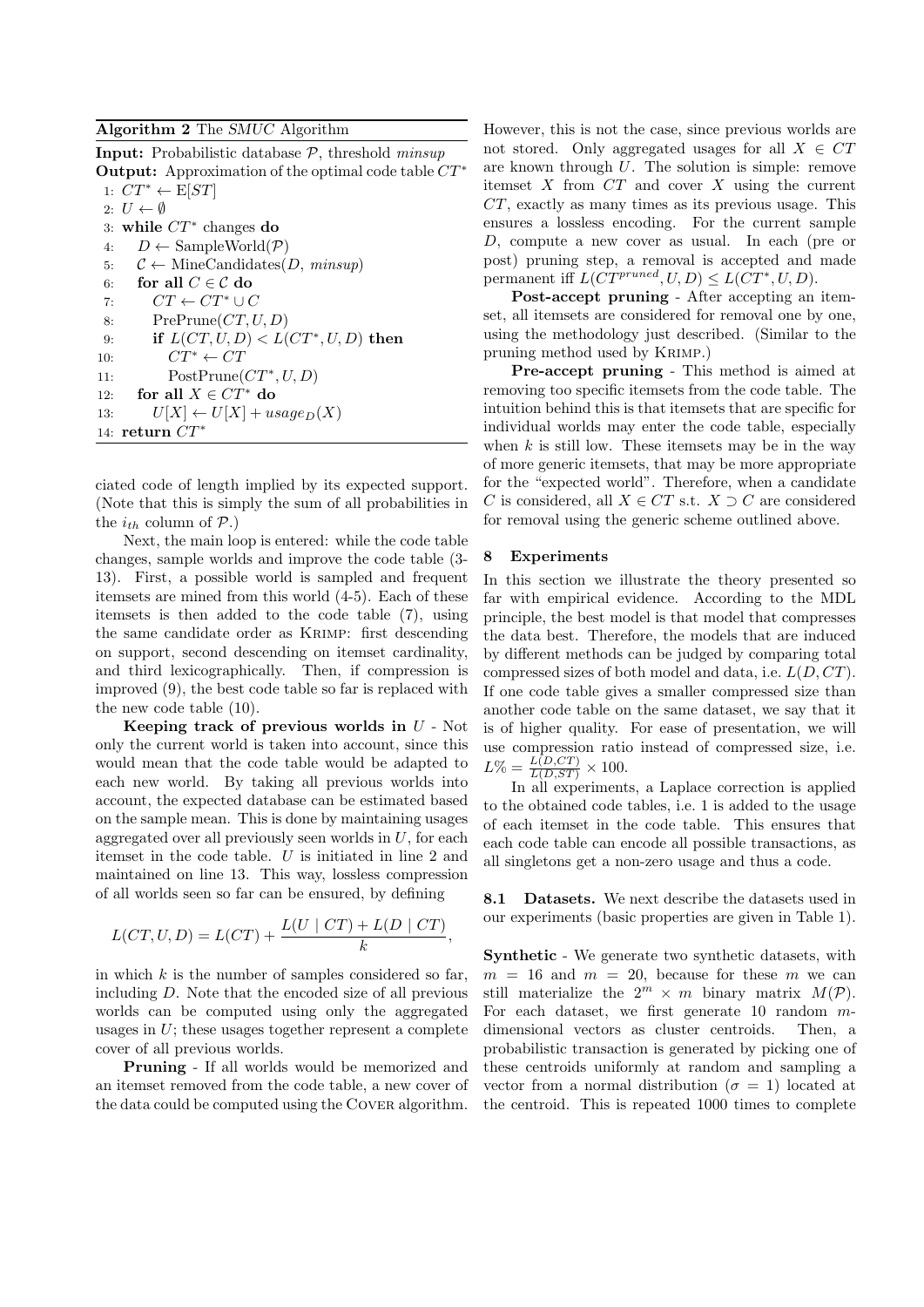Table 1: Dataset properties. Number of rows *n*, number of columns *m*, expected density (average of all probabilities in the matrix), and the used *minimum support* threshold are reported.

| Dataset        | Properties |         |               |         |
|----------------|------------|---------|---------------|---------|
|                | $\, n$     | m       | $E$ [density] | minsup  |
| <b>Biomine</b> | 1008200    | 1008200 | $0.00036\%$   | 0.01%   |
| Synth-16m      | 1000       | 16      | 50%           | $0.1\%$ |
| Synth-20m      | 1000       | 20      | 50%           | $0.1\%$ |
| Paleo          | 871        | 453     | 8.3%          | 8%      |

the dataset.

**Paleo** - We also use the *Paleo* dataset [16], which contains information about fossils found on palaeontological sites in Europe. Although this is originally a binary dataset, it is well-known that only a very small percentage of all fossils is found. We argue that the probability that a species *j* once occurred at a certain site *i* depends on the distance to the closest site where *j* has been found. Therefore, the probability for  $(i, j)$  is computed as  $\mathcal{P}_{i,j} = e^{-\sigma \times \text{mindist}}$ , where  $\sigma$  is a parameter and mindist is the distance to the closest site where *j* occurs. If the closest site is *i* itself, the minimum distance is 0 and the probability 1. We use  $\sigma = 5$ , because this results in a dataset with an expected density that is neither too high nor too low.

**Biomine** - Finally, we use a recent snapshot of the *Biomine* dataset [26], which is a collection of biological interactions represented as a very large probabilistic graph with more than 1M nodes and 10M edges. Since interactions are undirected and labeled with probabilities, the graph can be represented as a square adjacency matrix where values are probabilities  $-$  a probabilistic database in which patterns represent typical node neighborhoods. Because interactions are undirected, some extra care is needed when sampling possible worlds: for all *i*, *j*, ensure that  $D_{i,j} = D_{j,i}$ .

**8.2 Experiments on synthetic data.** We first investigate the performance, in terms of compression, of the three presented methods on the synthetic datasets. With either  $m = 16$  or  $m = 20$ , it is feasible to materialize the  $2^m \times m$  binary matrix  $M(\mathcal{P})$  of all possible transactions. Therefore we can apply *MED* and obtain a baseline code table that is a 'gold standard'. Next, we compress  $M(\mathcal{P})$  with the code tables obtained with the other two methods, *SMM* and *SMUC*, so that we can compare the obtained compression ratios to that obtained with the gold standard.

As an additional test, we compute the average compression ratio on 20 newly sampled 'test' worlds. Since these samples were not used in the process of inducing the code table, this can be regarded as an independent test of how well any probable world is characterized.

For *SMM* and *SMUC*, 30 samples are used for code table induction. We empirically found this number of samples to be (more than) enough; using more samples did not result in better compression. More on this in the next subsection.

From the results shown in Table 2, it is clear that *SMM* approximates the gold standard *MED* very well. Of course, this is to be expected, as it follows from the theory stated in Section 6. Compression ratios obtained with *SMUC* are slightly worse, but the differences are small, especially when considering that *SMUC* only needs to store the latest sample.

All possible combinations of the 3 methods and the 2 pruning approaches are tested. Note that pre-pruning results are only available for *SMUC*; using it in the other algorithms would not make any difference, as a result of the candidate order. *MED* and *SMM* obtain the best results with post-accept pruning enabled, *SMUC* obtains the best results with both pre- and post-accept pruning enabled. Hence, both pruning methods allow the algorithms to explore good parts of the search space that are otherwise left untouched.

Comparing the best results on *Synthetic 16m*, we observe that ratios of 69*.*0, 69*.*1 and 70*.*8 are obtained with *MED*, *SMM* and *SMUC* respectively. *MED* is obviously the best as gold standard, while *SMM* is a very good approximation, as theory already showed. Finally, our novel incremental algorithm *SMUC* hardly stays behind, even though it builds the code table incrementally and only stores a single sample at a time.

The problem we stated in Section 4 is to find that code table that minimizes the expected compressed size of *any possible world*. Hence, it follows that the average compression ratio obtained on independently sampled worlds should be (almost) equal to the compression ratio obtained on the materialized database  $M(\mathcal{P})$ . Table 2 shows that is indeed the case; the ratios are almost identical. Therefore, we can use compression of newly sampled worlds as primary quality criterion for both the *Biomine* and the *Paleo* dataset, for which materializing the "expected database"  $M(\mathcal{P})$  is clearly impossible.

**8.3 Sampling real data.** The next question is how many samples are needed for constructing a good code table, using either *SMM* or *SMUC*. For this purpose, let us consider Figure 1, which shows results obtained on *Paleo*. For these experiments, we vary the number of samples used for code table induction from 1 to 30.

Figure 1 shows the number of itemsets in the code table (bottom) and the average compression ratio *L*% on 20 sampled 'test' worlds (top). Note that in the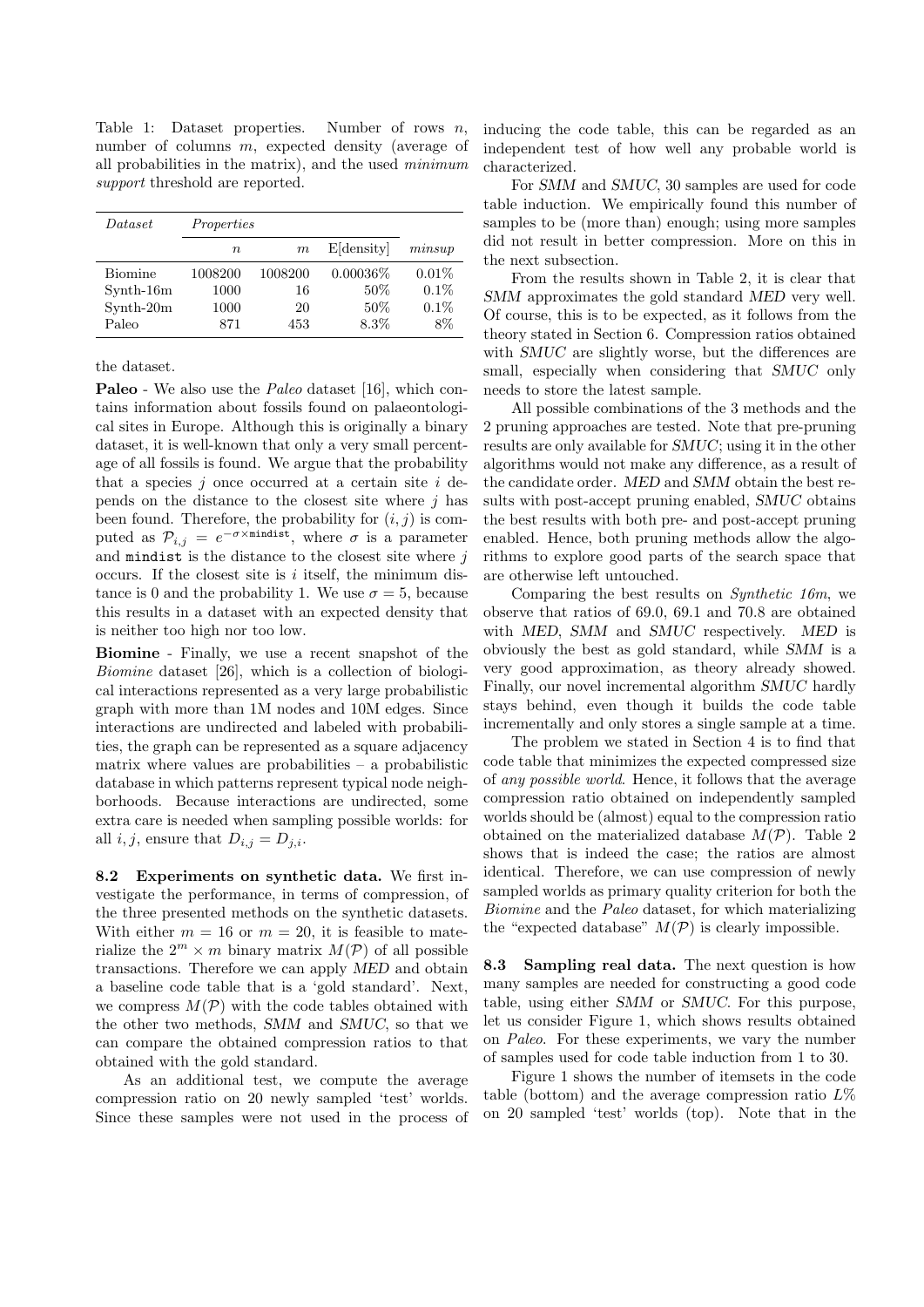Table 2: **Synthetic** - Compression ratios obtained with code tables induced with *MED*, *SMM* and *SMUC*, with all possible combinations of enabling/disabling pre and post pruning.

| Synthetic 16m |      |                           |      |                             |      |      |      |
|---------------|------|---------------------------|------|-----------------------------|------|------|------|
| Pruning       |      | $L\%$ on $M(\mathcal{P})$ |      | $avg L\%$ on 20 Test Worlds |      |      |      |
| Pre           | Post | MED                       | SMM  | SMUC                        | MED  | SMM  | SMUC |
|               |      | 70.5                      | 70.7 | 73.8                        | 70.6 | 70.8 | 73.9 |
|               |      |                           |      | 72.5                        |      |      | 72.5 |
|               |      | 69.0                      | 69.1 | 71.4                        | 69.0 | 69.1 | 71.3 |
|               |      |                           |      | 70.8                        |      |      | 70.8 |

| Synthetic 20m |      |                           |      |             |      |      |                             |
|---------------|------|---------------------------|------|-------------|------|------|-----------------------------|
| Pruning       |      | $L\%$ on $M(\mathcal{P})$ |      |             |      |      | $avg L\%$ on 20 Test Worlds |
| Pre           | Post | MED                       | SMM  | <i>SMUC</i> | MED  | SMM  | <i>SMUC</i>                 |
|               |      | 69.9                      | 69.7 | 73.3        | 69.9 | 69.7 | 73.4                        |
|               |      |                           |      | 72.9        |      |      | 73.0                        |
|               |      | 67.9                      | 67.7 | 71.5        | 68.0 | 67.8 | 71.5                        |
|               |      |                           |      | 70.8        |      |      | 70.8                        |

Figure 1: Results on *Paleo* with *SMM* and *SMUC*. Top: average *L*% on 20 test samples. Bottom: code table size.



lower plot, we use  $|CT \setminus \mathcal{I}|$  instead of  $|CT|$ : we disregard the singletons, since these are always in the code table. Also note that both pruning methods are applied, since Table 2 showed that pruning helps to improve the final result.

For *SMM*, the plots show that although there is a tendency towards better compression for more samples, neither code table size nor compression ratio stabilize completely. This is due to the fact that there is quite some variation between the individual samples and the effect this has on the fairly small concatenated database. Since a completely new code table has to be built each time a sample is added to the concatenated database, small changes in the support of itemsets may have a large impact and thus robustness is low.

*SMUC*, on the other hand, converges nicely and quickly. The drawbacks are that it uses slightly more patterns and the achieved compression ratio is not as good. Still, it achieves a fairly good approximation. After a code table has converged (i.e. no patterns are added or removed), the best compression is attained on the test worlds. This makes a valid stopping criterion: it is easy to determine when enough samples have been seen. This is a large advantage with respect to *SMM*, where none of the available measures on 'training' samples, such as  $|CT|$ ,  $L\%$ , and  $L(CT)$ , is predictive for compression performance on unseen 'test' worlds.

Table 3 shows results obtained on *Paleo*, with

the two sampling-based methods and different pruning settings. To show that the *SMM* and *SMUC* code tables characterize the data distribution of any probable world as accurately as a code table induced from a specific world, we also compare *SMM* and *SMUC* against Krimp. To do so we sample 20 possible worlds, we mine them independently with Krimp, and we average the results. *SMM* and *SMUC* achieve almost the same compression ratios as KRIMP, and often with less patterns. Here it is worth noting that the averaged Krimp results are based on 20 separate code tables, each of them tailored specifically to the same world it was also tested on, while the sampling methods need only one single code table that was learnt on training worlds, without knowing any of the test worlds.

Similar to the results on the synthetic data, *SMUC* approximates *SMM* very well in terms of compression and it has the advantage that it requires only very few samples to achieve this. Likewise, both preand post-pruning again contribute to a better compression, albeit that the differences are small. We will therefore apply both pruning methods in the remainder of the section.

Table 4 shows results obtained on the largest dataset, namely *Biomine*. Compression ratios larger than 100% may seem bad at first sight, but these are due to the large *m*, the sparsity of the data, and the Laplace correction that is applied to all code tables.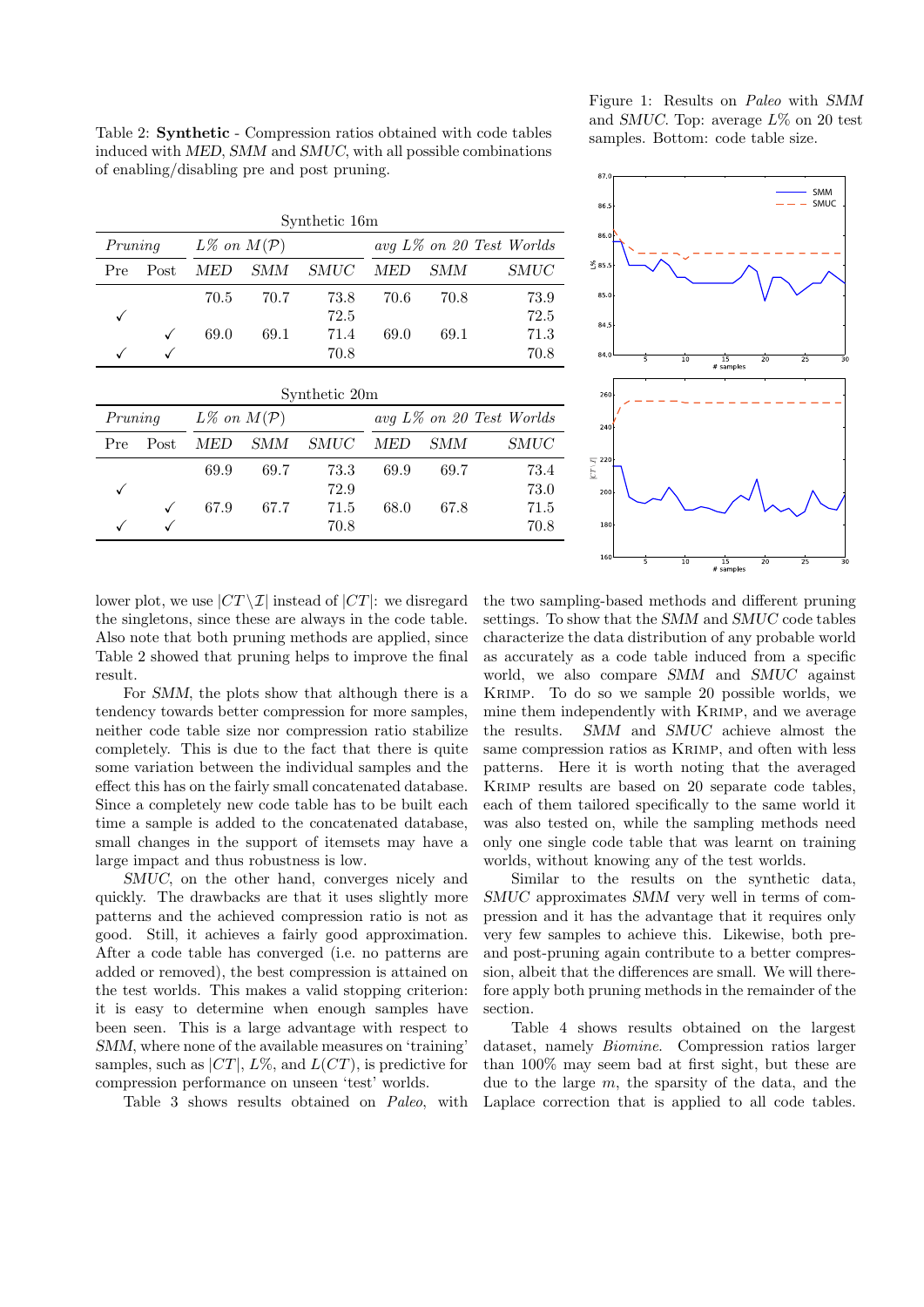Table 3: **Paleo** - Code tables are induced with Krimp, *SMM* and *SMUC*, with all possible combinations of enabling/disabling pre and post pruning. For KRIMP, each of 20 test samples is mined individually and average values over all samples are reported. For *SMM* and *SMUC*, average compression ratios obtained on the same 20 test sampled worlds are given (not used for code table induction). For *SMUC*, also the number of samples *k* required until convergence is displayed.

| Method        | Pre | Post | $ CT \setminus \mathcal{I} $ | $L\%$ | k  |
|---------------|-----|------|------------------------------|-------|----|
| KRIMP $(avg)$ |     |      | 400                          | 86.7  |    |
| KRIMP $(avg)$ |     |      | 234                          | 84.7  |    |
| SMM           |     |      | 322                          | 86.7  |    |
| SMM           |     |      | 198                          | 85.2  |    |
| <b>SMUC</b>   |     |      | 350                          | 86.7  | 3  |
| SMUC          |     |      | 342                          | 86.5  | 13 |
| <b>SMUC</b>   |     |      | 256                          | 85.8  | 3  |
| <b>SMUC</b>   |     |      | 255                          | 85.7  | 10 |

Recall that compression is not the goal, but a means to select patterns. Therefore, the absolute ratios say something about the data, but for comparing the methods it is only important how the ratios relate to each other.

As before, 30 samples are used for *SMM*, while *SMUC* needs only 12 samples to converge. The results show that applying KRIMP to individual test worlds results in better compression than *SMM* and *SMUC*, which both build code tables without knowing these test worlds. This is due to the sparsity and variation between the individual worlds, making it harder to come up with a single small code table that performs well on any possible world. We can also observe that *SMUC* performs slightly better on this sparse data than *SMM*. More importantly, it requires an order of magnitude less memory: 252 Mb instead of a staggering 4849 Mb. Here, it clearly shows that considering samples one by one has important advantages to sampling, merging and mining many worlds at once.

**8.4 Qualitative analysis of patterns.** For a qualitative evaluation of the patterns mined from the probabilistic databases, we asked domain experts to further analyse the patterns obtained with *SMUC* (pre and post pruning enabled).

In contrast to regular frequent itemsets found in the original, rather sparse deterministic *Paleo* data, the patterns that our method finds in the probabilistic version consist of larger numbers of species. This is very useful for studying communities of animals, as patterns of 3-4 items are too small to represent interesting interactions between groups of species. Some of the highusage patterns we find in *Paleo* consist of up to 8 distinct

Table 4: **Biomine** - Code table size, average compression ratio and memory usage. Code tables are induced with KRIMP, *SMM* and *SMUC*, with pre and post pruning enabled. For Krimp, each of 20 test samples is mined individually and average values over all samples are reported. For *SMM* and *SMUC*, average compression ratios obtained on the same 20 test sampled worlds are given (not used for code table induction). Peak memory usage is also reported.

| Algorithm   | $ CT \setminus \mathcal{I} $ | $L\%$ | Memory (Mb) |
|-------------|------------------------------|-------|-------------|
| KRIMP (avg) | 175                          | 107.0 | 239         |
| <b>SMM</b>  | 165                          | 114.7 | 4849        |
| <i>SMUC</i> | 220                          | 113.3 | 252         |

species, and indeed tend to represent ecologically meaningful communities that closely resemble those that experts have formed based on the existing fossil record. In particular, small and large mammals are mostly disjoint, and herbivores outnumber carnivores in all patterns. Furthermore, the patterns mostly contain herbivores, omnivores and a single predator, which according to domain experts is a realistic result. Also, some of the patterns are considered surprising by experts, such as one containing species from two different families of predators (a cat and a hyena that are rarely observed together), and another consisting of two different types of a horse genera and two hyena genera. Whether these represent artefacts of the data or true ecological phenomena is not clear though. [14]

The entities in *Biomine* are genes, proteins and tissues, but also cellular components, molecular functions and biological processes. The latter three types are linked to the Gene Ontology project [1]. Three example patterns with high expected usage associate *DNA binding* with *transcription factory activity*, *zinc ion binding* with the *intracellular* component and *signal transduction* with *receptor activity*. For a biologist, these are typical, not surprising, but still meaningful patterns.

### **9 Conclusions**

We introduce the problem of finding condensed and accurate pattern-based descriptions on uncertain data and analyze it from MDL perspective. We define the problem of mining the *expected optimal code table* and prove that it can be translated to the deterministic setting by materializing a  $2^m \times m$  binary matrix. When this is infeasible, we rely on sampling. We show that the problem can be accurately approximated by sampling possible worlds and concatenating these into a single database. This approach has two drawbacks though: it requires the number of samples as input and imposes